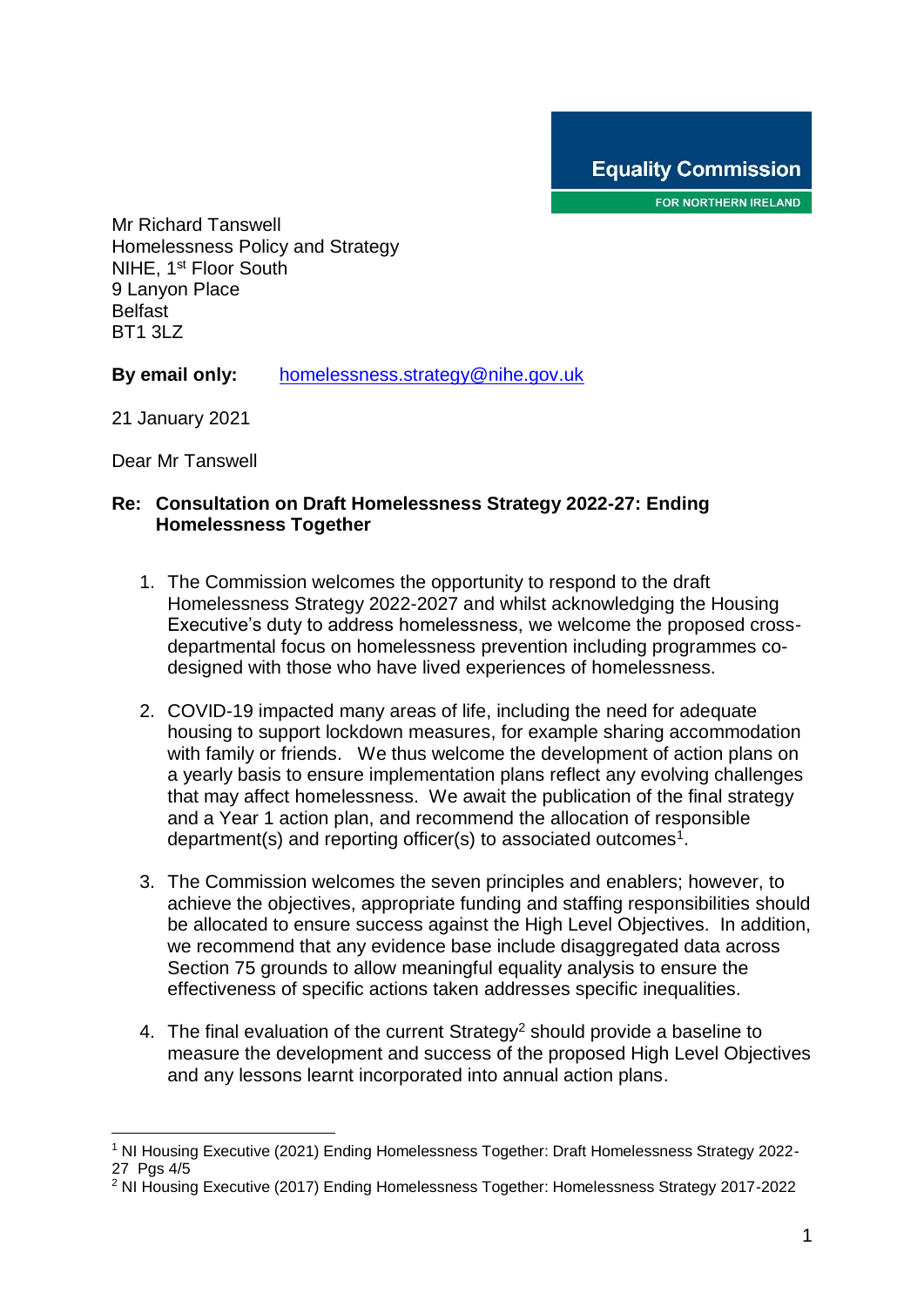# Objective 1: Prioritise Homelessness Prevention

## *Primary Prevention Activity*

- 5. We welcome the consultation proposal to implement early intervention to prevent homelessness happening. We suggest inclusion of guidance on when early intervention should occur to assist in clarifying the types of services required in the provision of this service.
- 6. In addition, the Commission continues to recommend that the provision of support / advice services be tailored and takes account of the needs of people with particular equality-related characteristics.

#### *Secondary Prevention Activity*

#### Young people

7. The number of young people aged 16 to 25 years presenting as homeless has remained consistent between (34%) in 2016/17 and (32%) in 2020/21<sup>3</sup>. Whilst the consultation acknowledges the impact COVID-19 has had on young people with the number of placements in the Belfast area quadrupling between 2019/20 to 2020/21<sup>4</sup> , consideration of wider issues such as training and employment opportunities and the particular impact on younger people should be considered in homelessness prevention.

## Welfare Reform

1

- 8. Account should be taken on the long-term impacts of welfare reform as they relate to housing when implementing prevention activity. The Executive's mitigations package cushions the impact of Welfare Reform implementation; however, the Commission is concerned at the long-term implications of Welfare Reform on a number of equality groups. For example, there are particular issues for young people and people with disabilities.
- 9. The Commission continues to recommend addressing the needs of single tenants / prospective tenants aged 35 years old and under when renting in the private sector, as entitlement is to the lower shared accommodation rate of the housing element of Universal Credit.

<sup>3</sup> NI Housing Executive (2021) Ending Homelessness Together: Draft Homelessness Strategy 2022- 27 Appendix One – Homelessness Data. Table 2: Presenters by household. 2016/17, 34%; 2017/18, 33%; 2018/19, 31%; 2019/20, 31%; 2020/21, 32%.

<sup>4</sup> NI Housing Executive (2021) Ending Homelessness Together: Draft Homelessness Strategy 2022- 27 Pg 10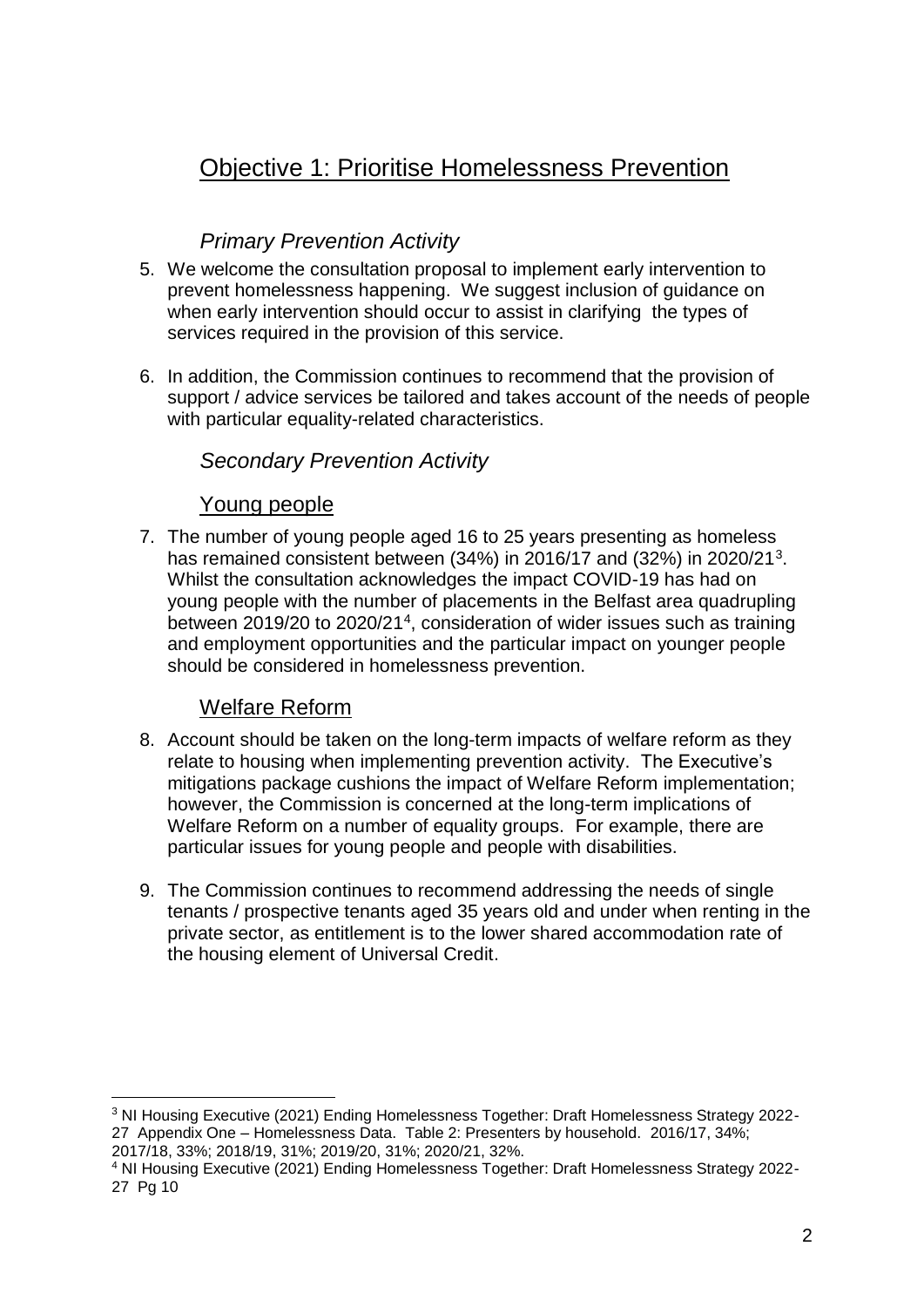## Objective 2: Address homelessness by providing secure, appropriate accommodation and support

The provision of support services provided within social housing to maintain tenanciesis may not be available to those living in the private rented sector. It is important that any necessary support to maintain tenancies is available and focuses on the specific needs of individuals from across the equality categories.

#### Migrants and Minority ethnic groups

- 10.Research suggests there is potentially limited awareness of rights and/or limited accommodation choices available to migrants and minority ethnic groups. Furthermore, these groups may lack a wider network of family and friends with knowledge of the Northern Ireland housing market, which would enable them to make better-informed choices.
- 11.All associated information should be provided in methods and formats accessible to the identified audience both in terms of language and dissemination channels.

# Objective 3: Support customers exiting homelessness into settled accommodation

- 12.The Commission recommends ensuring the availability of suitable accommodation and services for homeless single males; younger and older people; and refugees and unsuccessful asylum seekers.
- 13.We note the multi-faceted nature of homelessness, including for those who are vulnerable and/or with complex needs<sup>5</sup>. In light of the prevalence of complex needs, the provision of support services is a crucial factor.

#### Single males

1

14.Data within the draft Strategy reported single males accounted for 36% reference person households during the year 2020/21<sup>6</sup>. Due to the pressures on social housing, and a relative lack of one-bedroom properties in Northern Ireland, males, if accepted as homeless, are likely to be housed in temporary hostel accommodation on a longer-term basis, which may not be appropriate. We recommend action to ensure the provision of accommodation appropriate to the needs of this group, providing appropriate support as required.

## Refugees and unsuccessful asylum seekers

15.Particular issues arise for individuals from minority ethnic groups (MEG) who are resident in Northern Ireland as refugees and asylum seekers. While those who have been unsuccessful in their asylum application have no right to any

<sup>&</sup>lt;sup>5</sup> Agenda NI (2014) [Homelessness in Northern Ireland,](http://www.agendani.com/homelessness-in-northern-ireland/) April edition

<sup>&</sup>lt;sup>6</sup> NI Housing Executive (2021) Ending Homelessness Together: Draft Homelessness Strategy 2022-

<sup>27</sup> Appendix One – Homelessness Data. Table 2: Presenters by household.